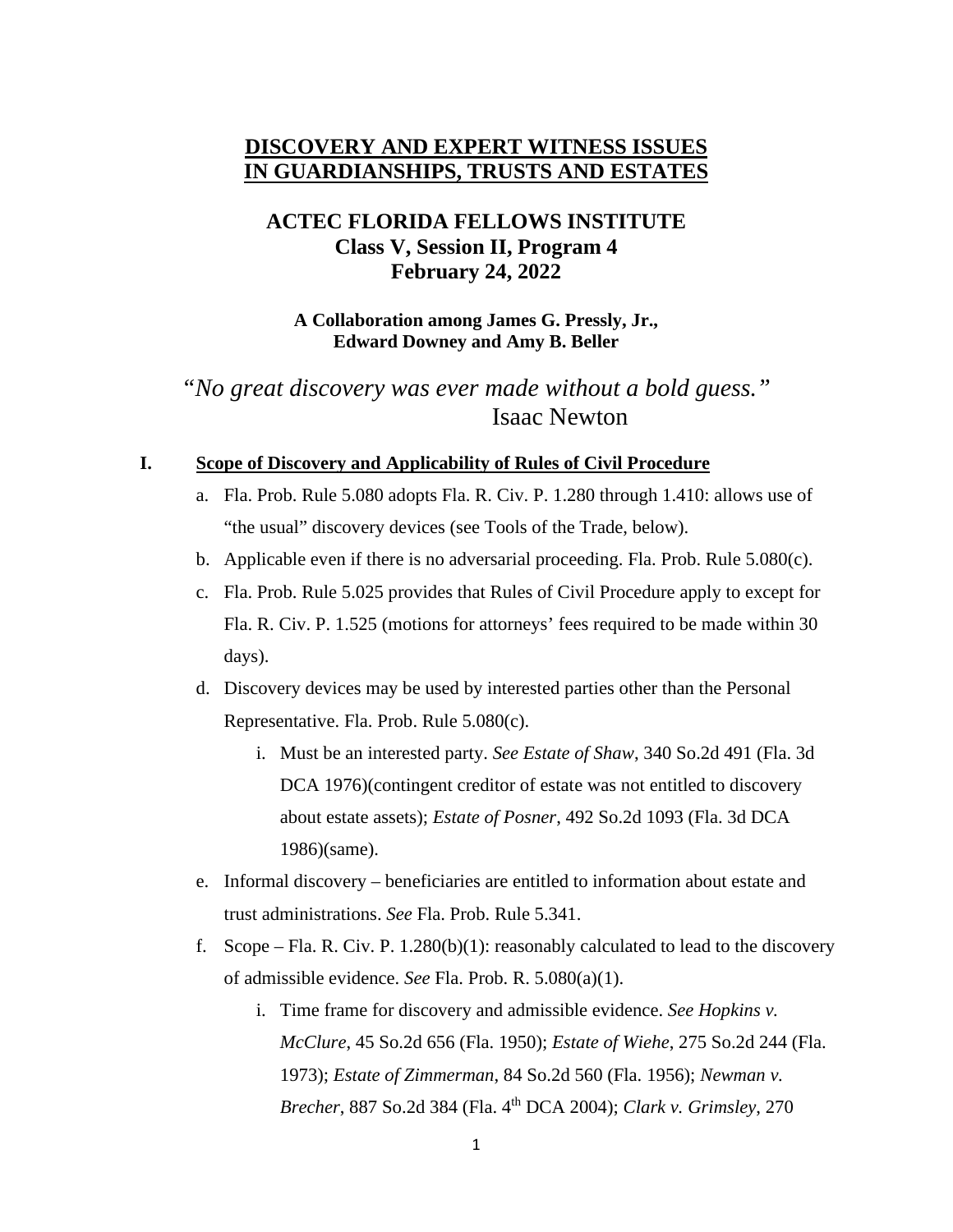So.2d 53 (Fla. 1st DCA 1972); *American Red Cross v. Haynsworth*, 708 So.2d 602 (Fla. 3d DCA 1998); *Blinn v. Carlman*, 159 So.3d 390 (Fla. 4th DCA 2015). (Compare NY law setting applicable time frame for discovery at 3 years before execution and 2 years after execution.)

- ii. Discovery/admissibility of collateral documents: *Estate of Dalton*, 246 So.2d 612 (Fla. 3d DCA 1998); *Raimi v. Furlong*, 702 So.2d 1273 (Fla. 3d DCA 1997).
- g. Discovery of documents prepared in anticipation of litigation or for trial party seeking discovery must show need and inability to obtain the materials by other means without undue hardship. Fla. R. Civ. P. 1.280(b)(4).
- h. Calculating Response Dates: Fla. R. Jud. Admin. 2.514
- i. Rule Changes effective October 15, 2021:
	- i. Rule 1.280 now requires a party responding to discovery to re-state the question in full and then provide the answer, objection or other response.
	- ii. Rule 1.340 was amended to eliminate the requirement that each interrogatory be followed by a blank space for the response.
- j. Spoliation and Rule 1.380:
	- i. Traditionally prohibited intentional destruction or concealment of evidence and applied a three-part test. *Golden Yachts, Inc. v. Hall*, 920 So. 2d 777 (Fla.  $4<sup>th</sup> DCA 2006$ )((1) whether evidence existed at one time, (2) whether there was a duty to preserve, and (3) whether evidence was critical to prima facie case or defense).
	- ii. Per amendment to Rule 1.380(e) effective January 1, 2020, one may face sanctions for failing to take reasonable steps to preserve ESI evidence.
- k. Pre-Action Discovery
	- i. Florida Statutes §§ 732.518 and 736.0207 prohibit pre-death will or trust contests.
	- ii. Challenge to validity of trust may be brought by a guardian if the court finds that the action appears to be in the ward's best interests in his or her probable lifetime. Fla. Stat. § 744.441(11); s*ee also* Fla. Stat. § 736.0207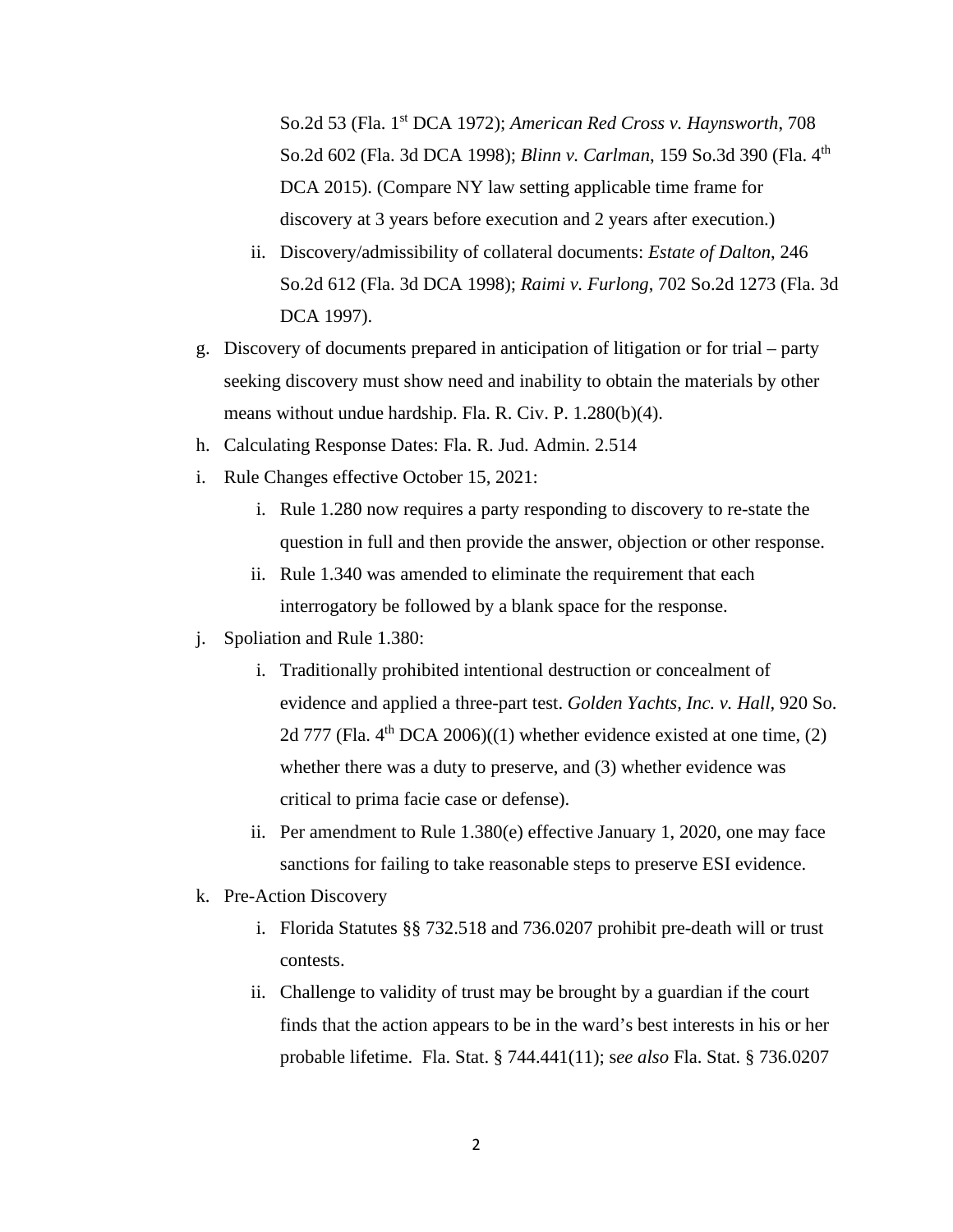(stating that section does not prohibit a trust contest by a guardian of the property of an incapacitated settlor).

- iii. Privacy interests: *Compton v. West Volusia Hosp. Auth.*, 727 So. 2d 379, 382 (Fla. 5th DCA 1999): "A person's ultimate plans for disposition of such properties as that person may have when he or she dies, is an extremely private matter and … there are no counter-balancing considerations which might outweigh and overcome the privacy interest."
- iv. Pure Bill of Discovery: permits a plaintiff to seek otherwise unavailable information to enable plaintiff to continue in the prosecution of or to institute a suit for relief under a cognizable theory. *First Nat'l Bank of Miami v. Dade-Broward Co.*, 171 So. 510 (Fla. 1936).
	- 1. *Publix Supermarkets, Inc. v. Frazier*, 696 So. 2d 1369 (Fla. 4th DCA 1997): pure bill of discovery should not be used as a fishing expedition, listed the requirements to sustain a pure bill of discovery application:
		- a. The matters concerning which the discovery asked for is sought.
		- b. The interests of the several parties in the subject of the inquiry.
		- c. The complainant's right to have the relief prayed.
		- d. The complainant's title and interest and what the relationship of same is to the discovery claimed.
		- e. Discovery so attempted is material to litigation brought on the common law side of the court so as to entitle the complainant to disclosure of what is necessary to maintain its own claim in that litigation.
	- 2. *Adventist Health System/Sunbelt, Inc. v. Hegwood*, 569 So. 2d 1295 (Fla. 5th DCA 1990): pure bill of discovery allowed deposition of medical witnesses regarding the care and treatment of a patient to satisfy the statutory prerequisites to filing a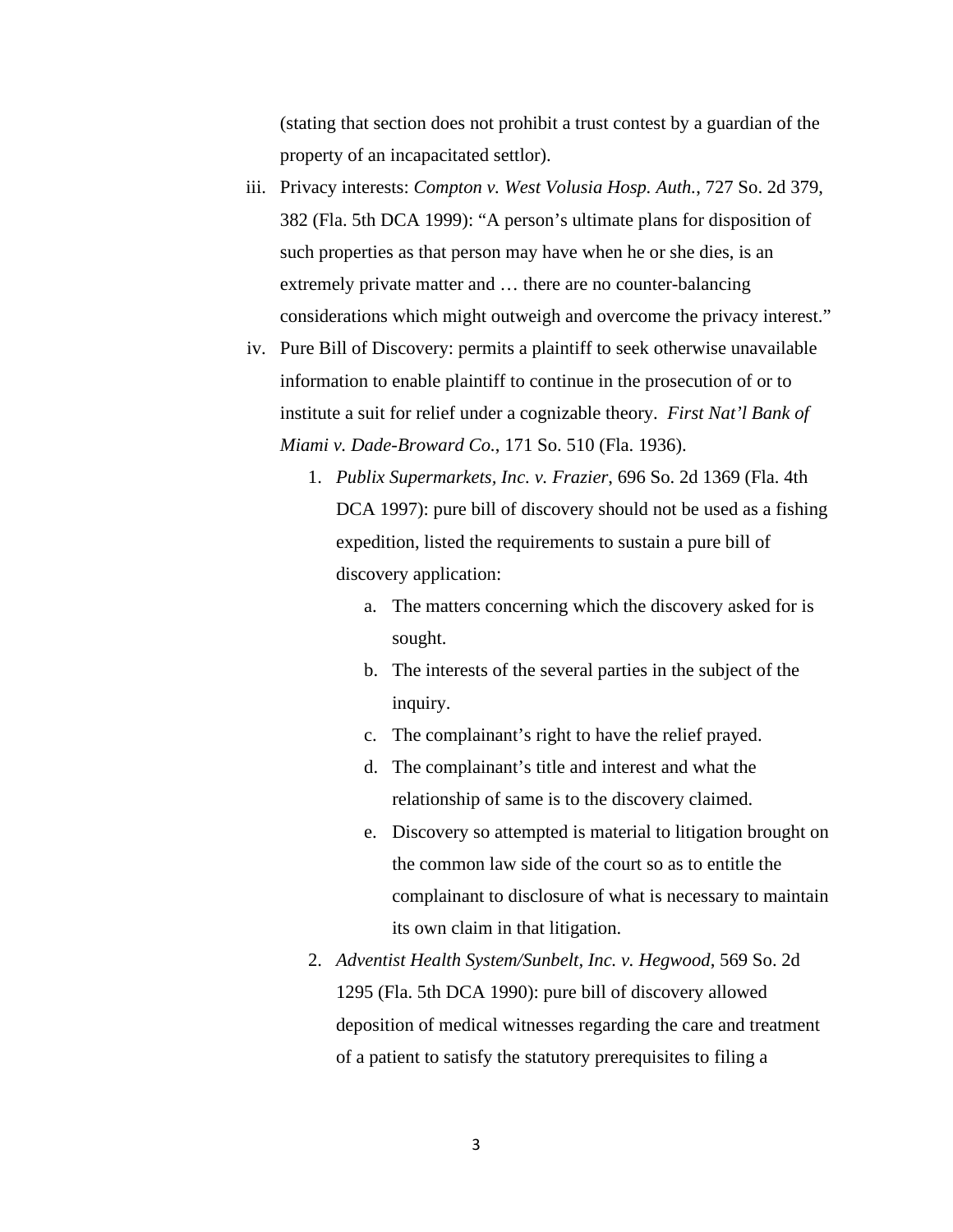malpractice suit. The requested discovery was to preserve an action, not to determine whether one existed.

- v. Depositions Before Action: Florida Rule of Civil Procedure 1.290
	- 1. Similar to Fed. R. Civ. P. 27 (reproduced at the end of these materials) – the lack of Florida cases on Rule 1.290 lead us to consider federal cases under Rule 27. Rule 27 is not itself a discovery device, but rather serves the limited purpose of preserving evidence either through oral and written depositions, production of documents or inspection, or physical and mental examination. *See In re Boland*, 79 F.R.D 665, 668 (D.D.C. 1978).
	- 2. The purpose of the rule "is not the determination of substantive rights, but merely the providing of aid for the eventual adjudication of such rights in a suit later to be begun." *Mosseller v. United States*, 158 F. 2d 380, 382 (2d Cir. 1946).
	- 3. "…[T]he best interpretation of the rule is that the testimony to be perpetuated must be relevant, not simply cumulative, and likely to provide material distinctly useful to a finder of fact. A determination that the evidence is absolutely unique is not necessary. There must, of course, be a reasonable showing of the need to perpetuate the testimony lest it be lost because of the commencement of litigation." *In re Bay City Middlegrounds Landfill Site v. Kuhlman Electric Corp.*, 171 F. 3d 1044, 1047 (6th Cir. 1999) (allowing General Motors, a potential defendant, to preserve the testimony of a landfill employee in connection with a possible claim for contributory negligence for pollution at a municipal landfill, if the EPA were to bring suit).

## **II. Tools of the Trade**

- a. Discovery Plan and Strategy
- b. Interrogatories Fla. R. Civ. P. 1.340
- c. Request for Admissions Fla. R. Civ. P. 1.370
- d. Request for Production Fla. R. Civ. P.  $1.350(a)(1)$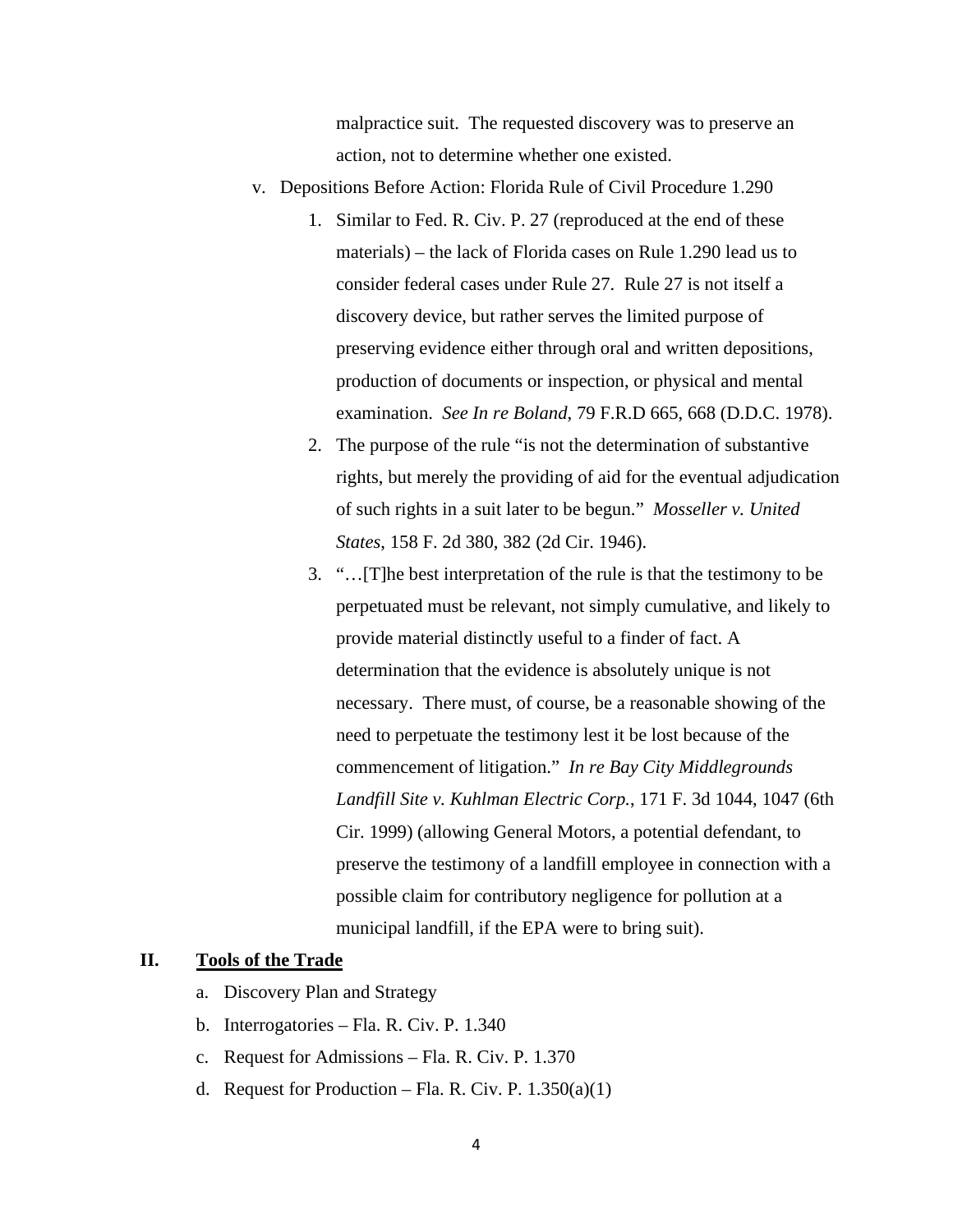- e. Depositions-- Fla. R. Civ. P. 1.310
	- i. Location of deposition of non-party Fla. R. Civ. P.  $1.410(e)2$ )
	- ii. Out of State Depositions Fla. R. Civ. P.  $1.410(g)$  and use of commissions.
		- 1. Check Uniform Interstate Depositions and Discovery Act, whether the State where the witness is located has adopted the Act, and that State's particular requirements. (For example, New York Civil Practice Law and Rules § 3119(3) allows a New York lawyer to sign a subpoena for a witness to appear in NY, or a Florida attorney can submit the subpoena to the County Clerk in NY for issuance.)
		- 2. Witnesses in Florida for out-of-state case: *See* Fla. Stat. § 92.251
	- iii. Depositions on Written Questions Fla. R. Civ. P. 1.320
- f. Production Without Deposition -- Fla. R. Civ. P. 1.351
	- a. Objections can be addressed by the Court without having to resort to a deposition. *See Lyons v. Lyons*, 162 So.3d 212 (Fla. 4<sup>th</sup> DCA 2015); *Nevin v. Palm Beach County Sch. Bd.*, 958 So.2d 1003 (Fla. 1st DCA 2007).
- g. Inspection Fla. R. Civ. P.  $1.350(a)(2)$  and  $(3)$
- h. Drafting considerations definitions and instructions
	- a. When instructions are burdensome, they may be the proper subject of objections. *See Caribbean Security Systems v. Security Control Systems*, 486 So.2d 654 (Fla. 3d DCA 1986); *Grinnell Corp. v. Palms 2100 Ocean*   $Blvd., Ltd., 924$  So.2d 887 (Fla.  $4<sup>th</sup>$  DCA 2006) (requiring supplemental answers is contrary to Fla. R. Civ. P. 1.280(f)).
- i. Discovery Objections and Responses
	- a. General objections
	- b. Specific objections and privilege logs
	- c. Motion for protective order
	- d. Responses of one party are not binding on others. Fla. R. Civ. P. 1.340(d).
- j. Use of Discovery at Trial
	- iv. Depositions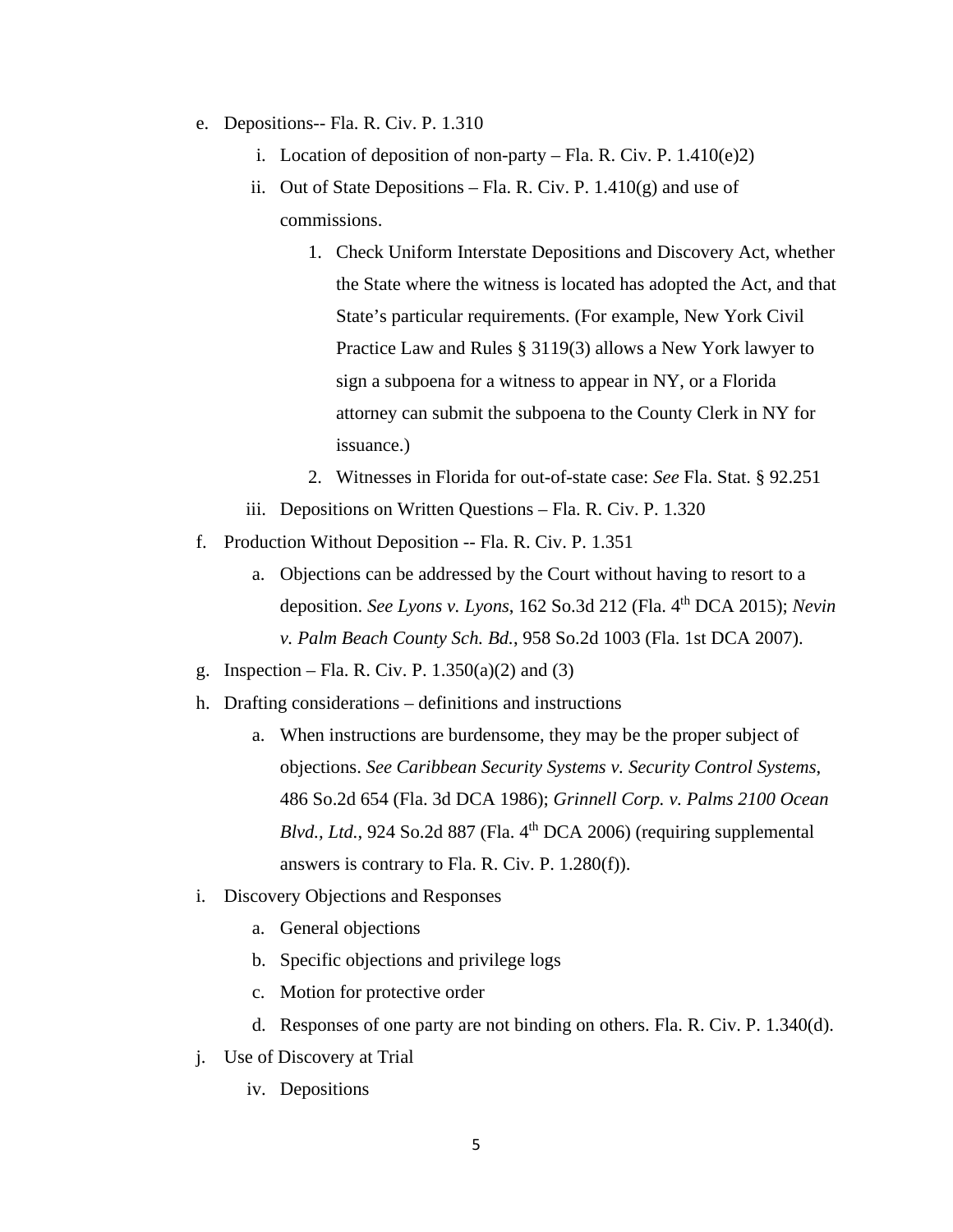v. Documents

#### **III. Privilege Issues**

- a. Attorney-Client Privilege Fla. Stat. § 90.502
	- i. Work Product
		- 1. Opinion work product is virtually undiscoverable. *See State v. Rabin*, 495 So.2d 257 (Fla. 3d DCA 1986).
		- 2. Fact work product may be discoverable if the party seeking production shows need for the materials and inability to obtain the materials without undue hardship. *See* Fla. R. Civ. P. 1.280(b)(4); *Southern Bell v. Deason*, 632 So.2d 1377 (Fla. 1994); *Carnival Cruise Lines, Inc. v. Doe*, 868 So.2d 1219 (Fla. 3d DCA 2004).
		- 3. Recent case: notes of witness made to prepare for deposition are protected work product even though counsel was not involved. *Cowan v. Gray*, Case No. 05-2020-CA-019603 (Fla. 5th DCA January 21, 2022).
	- ii. Exceptions, e.g. crime-fraud exception. *See First Union Nat'l Bank v. Turney*, 824 So.2d 172 (Fla. 1<sup>st</sup> DCA 2001)
- b. Fiduciary Lawyer-Client Privilege Fla. Stat. § 90.5021
	- i. Although in 2014, the Florida Supreme Court declined to adopt § 90.5021 to the extent it is procedural, in January 2018, after a recommendation by the Florida Bar's Probate Rules Committee, the Florida Supreme Court reversed itself and did adopt the fiduciary lawyer-client privilege. S*ee also Bivins v. Rogers*, 207 F. Supp. 3d 1321 (S.D. Fla. 2016).
- c. Psychotherapist-Patient Privilege Fla. Stat. § 90.503
- d. Husband-Wife Privilege Fla. Stat. § 90.504
- e. Clergy Fla. Stat. § 90.505
- f. Accountant-Client Privilege Fla. Stat. § 90.506
- g. Waiver Fla. Stat. § 90.507
	- i. Waiver of attorney-client privilege may not extend to work product. *See State v. Rabin*, 495 So.2d 257 (Fla. 3d DCA 1986).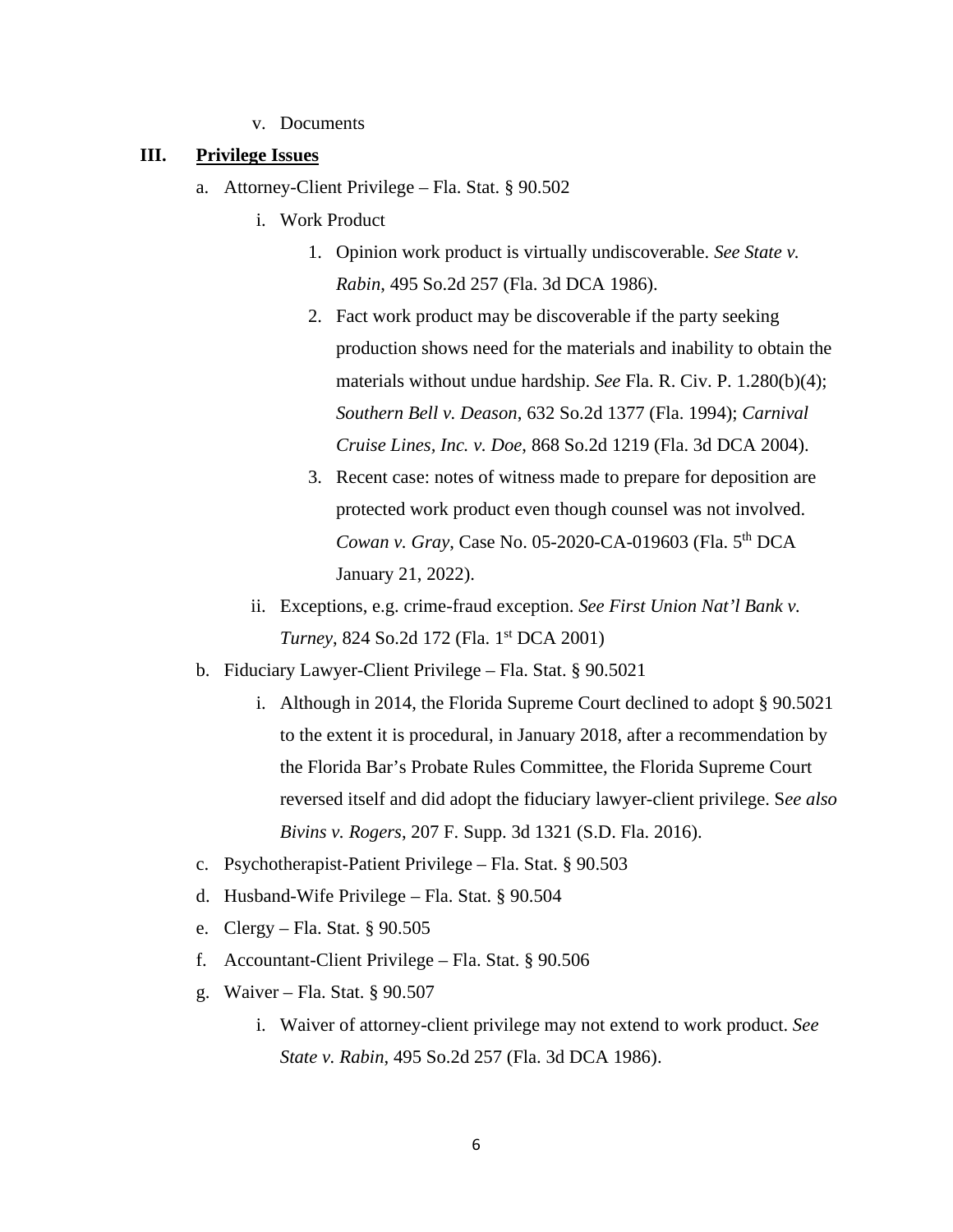h. In camera review of documents – *see Paskoski v. Johnson*, 626 So.2d 338 (Fla. 4<sup>th</sup>) DCA 1993)

# **IV. Confidentiality of Estate Planning Documents**

- a. Fl. Eth. Op. 10-3 (Feb. 1, 2011) (attached) generally the estate planning lawyer should not "voluntarily" disclose confidential information.
- b. Spivey, Barry F., "Post-Death Confidentiality of Estate Planning Communications Between Attorney and Client", 77 Fla. Bar J. (Apr. 2003) (attached)

### **V. Special Issues in Incapacity/Guardianship Proceedings**

- a. Examining Committee Reports are hearsay not admissible. *See Shen v. Parkes*, 100 So.3d 1189 (4th DCA 2012); Fla. Stat. § 744.331(3)(i).
- b. If a timely objection is received, you will need to take deposition of Examining Committee Members who will not be available for trial in advance to authenticate their report.
- c. AIP/Ward has the right to refuse to testify. Fla. Stat. § 744.1095.
- d. HIPAA considerations for AIP/Ward
- e. Guardian steps into the Ward's shoes for assertion of privilege. Fla. Stat. § 90.502
- f. Ward retains the right to privacy after adjudication of incompetency. Fla. Stat. § 744.3215
- g. Psychotherapist-Patient Privilege exception in Fla. Stat. § 90.503: no privilege for communications in any proceeding in which any party relies upon the condition as an element of the party's claim or defense.

## **VI. Expert Witnesses**

- a. Generally allowed if it will assist the trier of fact. See Fla. Stat. §§ 90.702 90.706.
	- i. Standard of care/breach of duty
	- ii. Esoteric trust and estate principals *see Estate of Lenahan*, 511 So.2d 365 (Fla. 4<sup>th</sup> DCA 1987)
	- iii. Reasonableness of attorneys' fees. *See Tutor Time Merger Corp. v. Mecabe*, 763 So.2d 505 (Fla. 4<sup>th</sup> DCA 2000)
- b. Consulting expert versus testifying expert
- c. Applicable Standard (Daubert vs. Frye) (HINT: THE ANSWER IS FRYE!)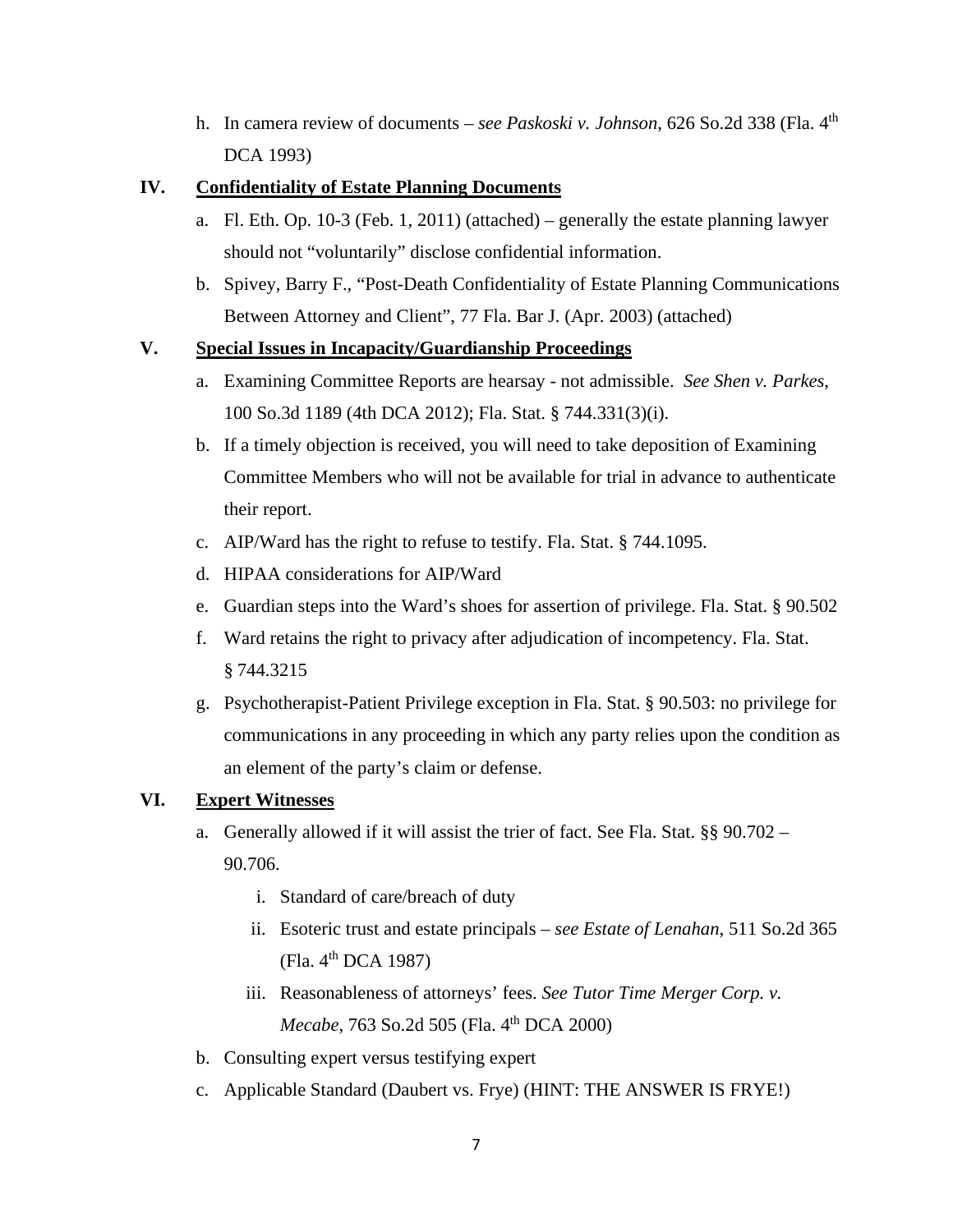- i. Daubert standard (*Daubert v. Merrill Dow Pharms., Inc.*, 509 U.S. 579) vs. Frye standard (*Frye v. U.S.*, 293 F. 1013).
- ii. Frye was the applicable standard in Florida.
- iii. 2013 -- adoption of the Daubert standard with amendments to Evidence Code. Fla. Stat. § 90.702: expert testimony must be based on sufficient facts or data; be the product of reliable principles and methods; and the expert must apply the principles and methods reliably to the facts of the case.
- iv. In *Crane Co. v. DeLisle*, 206 So.3d 94 (Fla. 4<sup>th</sup> DCA 2016), the Fourth District Court of Appeal applied the Daubert standard in finding that the opinions of three expert witnesses on disease causation were insufficiently supported under Fla. Stat. § 90.702. The Court reversed the trial court's denial of motions notwithstanding the verdict, thus setting aside a jury verdict of \$8 million.
- v. On February 16, 2017, the Supreme Court of Florida declined to adopt the changes to 90.702 and 90.704 to the extent they are procedural, effectively rejecting the Daubert standard. *In re Amendments to Fla. Evidence Code*, 210 So. 3d 1231 (Fla. 2017).
- vi. By decision issued on October 15, 2018, the Florida Supreme Court reversed the decision of the Fourth District in *Crane Co. v. DeLisle*, finding that the Florida Legislature's attempted adoption of the Daubert standard impinged on the power of the Court:

"In *Frye v. United States*, 293 F. 1013 (D.C. Cir. 1923), a short opinion, the Court of Appeals for the District of Columbia pronounced that the line between when a scientific discovery or principle crosses from experimental to demonstrable is indiscernible so that courts would do better 'admitting expert testimony deduced from a well-recognized scientific principle or discover.' *Id*. at 1014. Further, the Court explained, 'the thing from which the deduction is made must be sufficiently established to have gained general acceptance in the particular field in which it belongs.' *Id*. This rule – that expert testimony should be deduced from generally accepted scientific principles –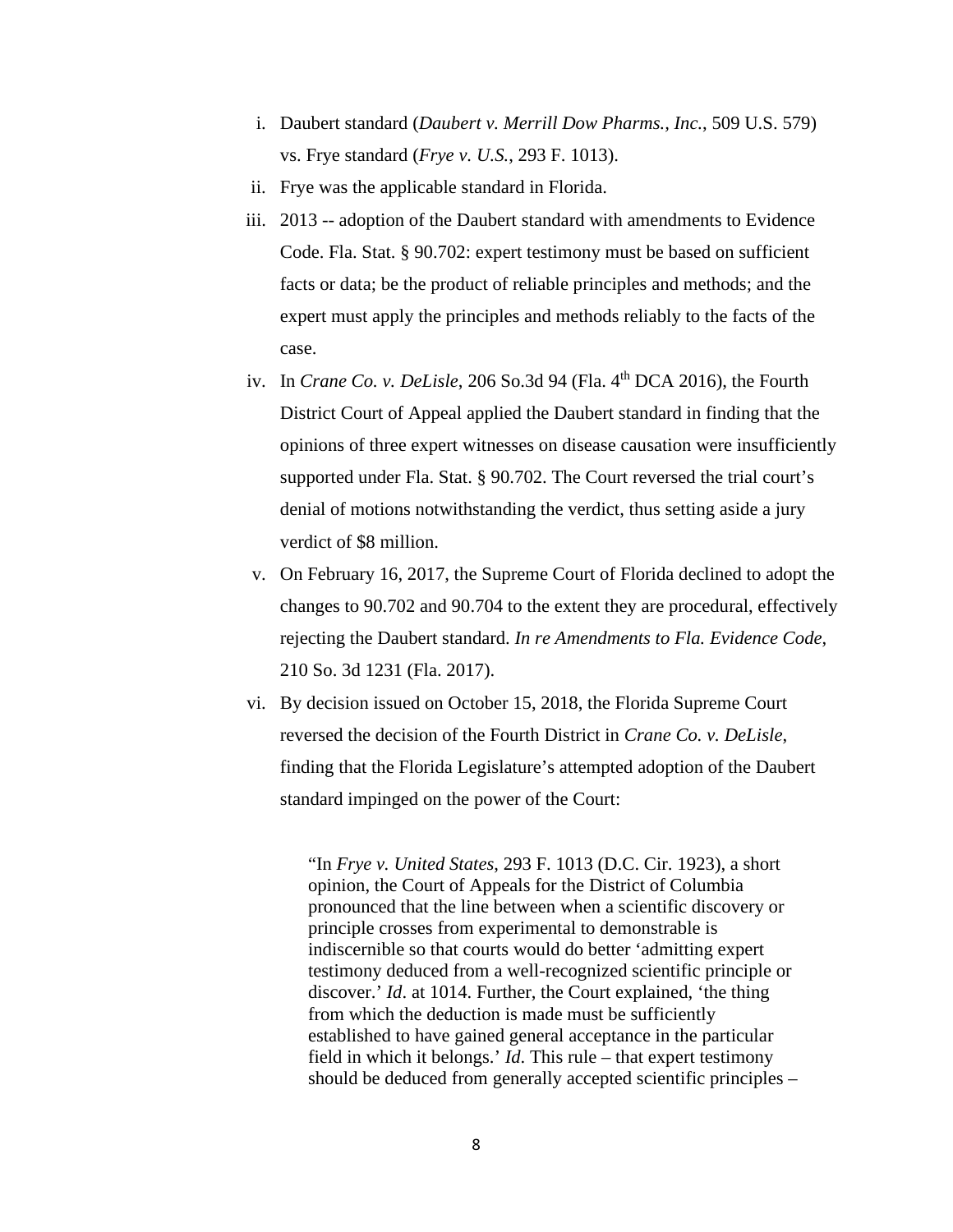has been the standard in Florida cases and, today, we reaffirm that it is still the standard. [Citations omitted.]"

*DeLisle v. Crane Co.*, 2018 Fla. LEXIS 2390 (Fla. Dec. 6, 2018) (copy attached).

- d. Expert testimony on legal fees:
	- i. Expert testimony is necessary on reasonableness of legal fees, whether the party who contracted for the fees is to pay them, or whether there is an attempt at fee-shifting. *Robin Roshkind, P.A. v. Machiela*, 45 So. 3d 480 (Fla. 4th DCA 2010) (copy attached). In the *Robin Roshkind* case, the Fourth DCA asked the Florida Supreme Court to accept jurisdiction to determine whether such requirement should continue. The Florida Supreme Court initially accepted jurisdiction, but then changed its mind. *See Robin Roshkind, P.A. v. Machiela*, 64 So. 3d 1245 (Fla. Sup. Ct. 2011).
	- ii. BUT no expert testimony is needed for a determination regarding legal fees for the attorney for a Personal Representative. Fla. Stat. § 733.6175(4).
	- iii. AND if a party is seeking to recover, as damages, fees paid to any professional including their attorney, for example under the wrongful conduct doctrine, then no expert witness testimony is required. *Schwartz v. Bloch*, 88 So. 3d 1068 (Fla. 4th DCA 2012); *Sea World of Fla., Inc. v. Ace Am. Ins. Cos.*, 28 So. 3d 158 (Fla. 5<sup>th</sup> DCA 2010).
- e. New Case: *Buzby v. Turtle Rock Community Ass'n, Inc.*, 47 Fla. L. Weekly D99a (Fla. 2d DCA January 5, 2022): former attorney for plaintiffs who testified in support of plaintiffs' claim for prevailing party legal fees was not an expert witness entitled to his hourly rate per Fla. R. Civ. P. 1.390. Like a treating physician, a fact witness is distinguished from an expert witness: an expert witness evaluates and opines on the skilled performance of another.
- f. Fla. R. Civ. P. 1.280(b)(4) and (5) address the protection of work product in the context of the expert witness. While the expert's billing records may be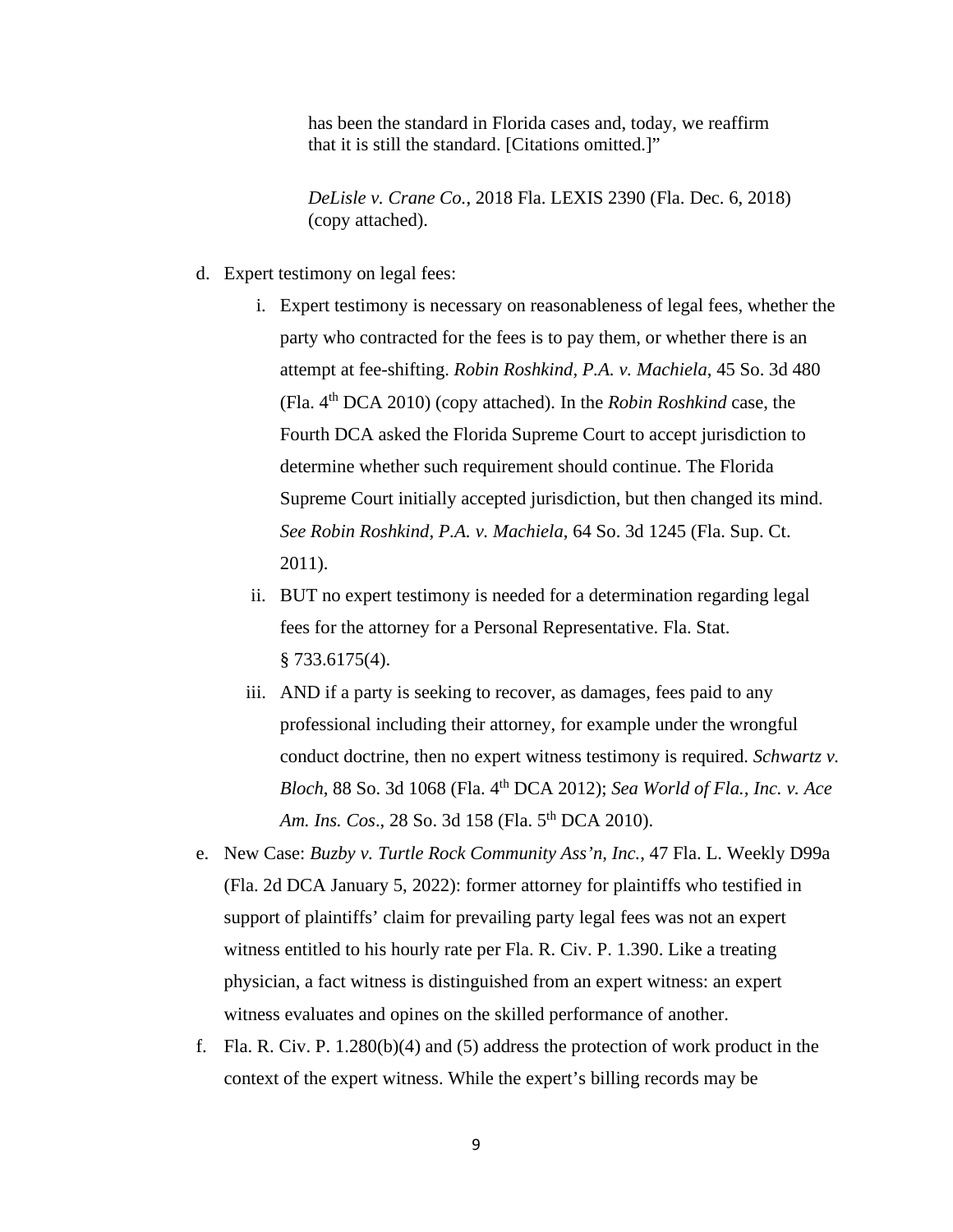discoverable in part, work product will shield those portions of the expert's billing records that contain the retaining attorney's mental impressions, conclusions, opinions, or legal theories. *See Anderson Columbia v. Brown*, 902 So.2d 838 (Fla. 1st DCA 2005); *Old Holdings, Ltd. v. Taplin, Howard, Shaw & Miller, P.A.*, 584 So.2d 1128 (Fla. 4<sup>th</sup> DCA 1991).

- g. Fla. R. Civ. P. 1.280(5) provides rules with regard to expert witness discovery
	- i. Requires disclosure of the expert, the subject matter on which the expert is expected to testify, and the substance of the facts and opinions and a summary of the grounds for each opinion.
	- ii. The opposing party is entitled to the expert's deposition but must pay the expert a reasonable fee for the expert's time.
	- iii. The expert's deposition may be used liberally at trial. Fla. R. Civ. P.  $1.330(a)(3)(F)$ .
- h. A judge does not have to determine an expert to be "qualified" before an opinion is elicited at trial. *See Smith v. State*, 7 So.3d 473 (Fla. 2009); Ehrhardt's Florida Evidence, 2015 ed., p. 795.
- i. An expert need not be licensed in Florida. *See Martuccio v. Dept. of Professional Regulation*, *Bd. of Optometry*, 622 So.2d 607 (Fla. 1st DCA 1993).
- j. One expert may not express an opinion about the credibility of another expert or the validity of another expert's opinion. *Caban v. State*, 9 So.3d 50 (Fla. 5<sup>th</sup> DCA 2009); *Carver v. Orange County*, 444 So.2d 454 (Fla. 5th DCA 1983).
- k. Fla Stat. § 90.704 provides that an expert may rely on facts and data not admitted into evidence.
- l. Careful consideration must be made with respect to cross-examination of an expert witness, so as to not elicit testimony about matters that would otherwise not be admissible.
- m. Opinion testimony by lay persons: a lay witness can give opinion testimony as long as the opinions are inferences do not require special knowledge, skill, experience, or training. See Fla. Stat. § 90.701; *In re Estate of Hammermann*, 387 So.2d 409 (Fla. 4th DCA 1980); *Connell v. Green*, 330 So.2d 473 (Fla. 1st DCA 1976); *Beck v. Gross*, 499 So.2d 886 (Fla. 2d DCA 1986).